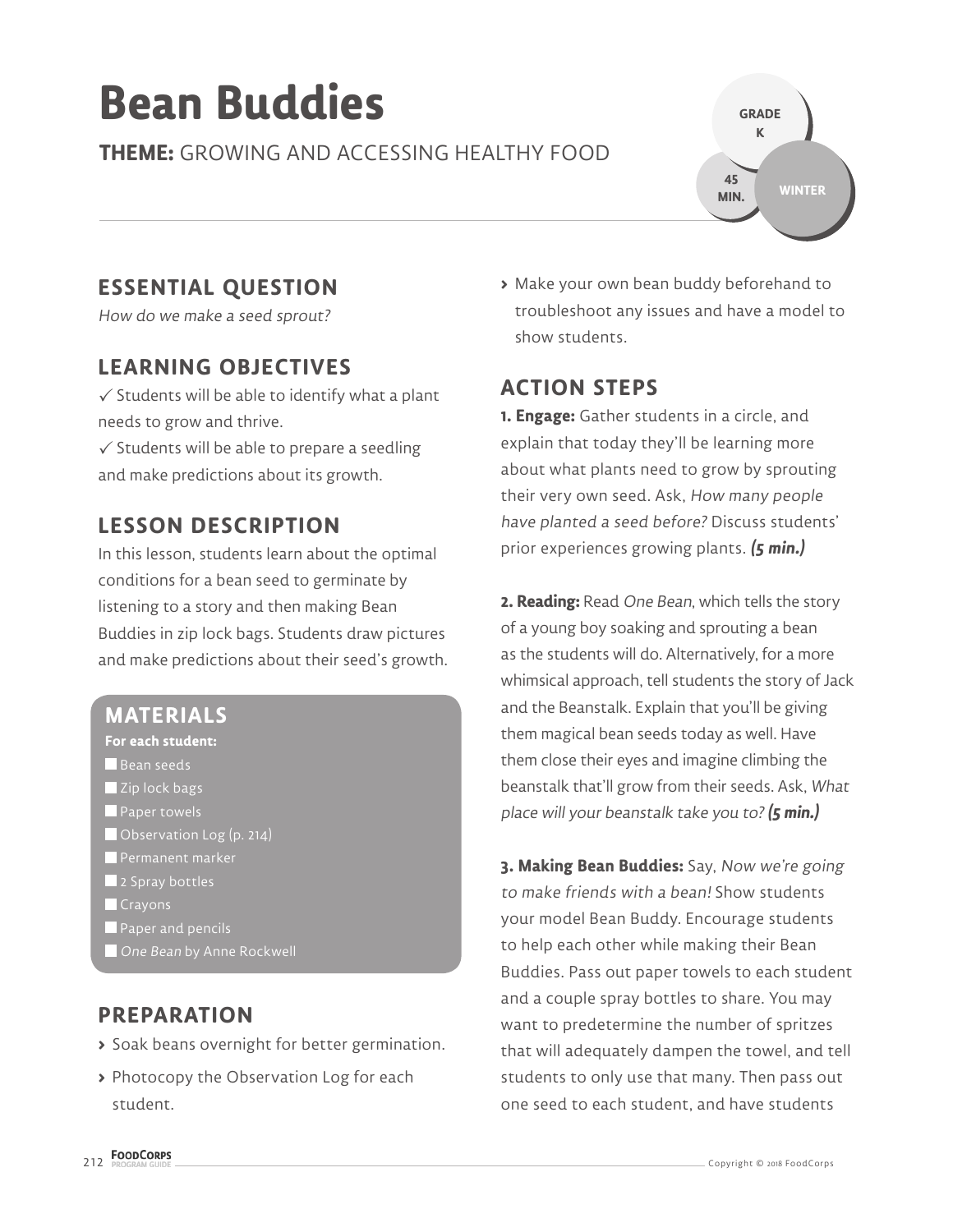fold their paper towel behind the bean. Finally, pass out zip lock bags, and have students place their bean inside. **(10 min.)**

**4. Discussing Plant Life Cycle:** Have students recall a plant's life cycle. Ask, Which part of the plant is the bean? Which part of the plant do you expect to grow out of the seed first? What do you think will grow next? **(5 min.)**

**5. Drawing:** Pass out crayons, paper, and pencils for students to draw pictures of their seeds and how they think their seeds will look in one week. This is a good time to have students use a permanent marker to write their name on the zip lock bag and their drawing. Have students clean up and collect their Bean Buddies, explaining that you'll tape them to the window to help them sprout, and that's where they'll check on them every day. (10 min.)

**6. Sharing:** Return to the circle, and have students share their drawings with a partner. **(5 min.)**

**Variation:** A fun alternative is to have students keep the Bean Buddies in their pockets or on a string as a necklace, explaining that the warmth from their bodies will help them germinate. Have them care for their Bean Buddy independently at home, and make it a challenge to see whose Bean Buddy is alive and thriving day after day.

# **ACADEMIC CONNECTIONS**

Next Generation Science Standards Disciplinary Core Ideas

#### **NGSS K.LS1.C**

Organization for Matter and Energy Flow in Organisms – All animals need food in order to live and grow. They obtain their food from plants or from other animals. Plants need water and light to live and grow.

#### **NGSS 1.LS1.A**

Structure and Function – All organisms have external parts… Plants also have different parts (roots, stems, leaves, flowers, fruits, and seeds) that help them survive and grow.

#### **REFLECTION**

Have students discuss the following questions in small groups, then share with the class: **(5 min.)**

- What do seeds need to grow into plants?
- How long do you think it will take until we see the bean sprout? How big do you think its leaves will get?
- Why doesn't the bean seed need soil to sprout? Do you think it'll need to be in soil soon?

#### **ADAPTATIONS**

**Follow-up:** Have each student set up a log where they will record observations with pictures of the progress of the plants' growth.